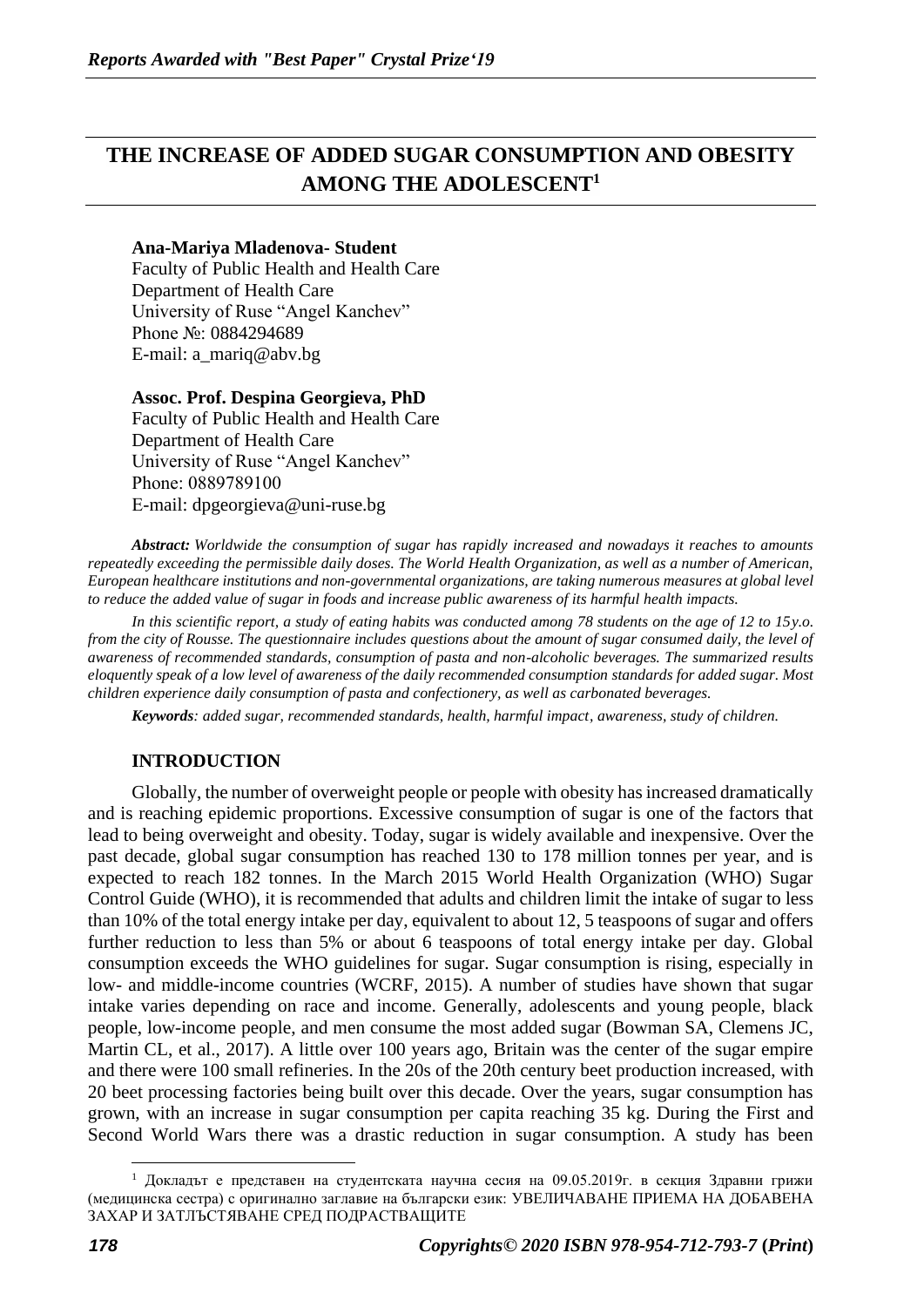| Year   | Consumed sugar in gr per day | <b>Consumed sugar yearly</b> |
|--------|------------------------------|------------------------------|
| 1700v  | 4.9 <sub>gr</sub>            | $1,81 \text{ kg}$            |
| 1800 y | $22,4$ gr                    | $10.2 \text{ kg}$            |
| 1900 y | $112$ gr                     | $40,8$ kg                    |
| 2009y  | $227$ gr                     | $81,6 \text{ kg}$            |

conducted on the average consumption of sugar from 1700 to the present day. The results are presented in table. 1.

Table 1. Consumption of Sugar through the years

The results clearly show that consumption has increased many times. Now the average person consumes 70 grams of fructose each day, which is shockingly high (300%) above the daily recommended amount (Bespok, 2016). Added sugars in processed foods are a major driver of the obesity epidemic and have direct metabolic effects that increase the risk of type 2 diabetes, hypertension, and heart and liver disease. They lead to increased dental disease. Added sugars are sugars and syrups that are added to foods or beverages in the process of processing or preparing. They do not include naturally occurring sugars like those in milk and fruit. Sugar is added to three of the four products in the grocery, making it almost impossible to avoid it. It has been shown that an average American consumes about 17 teaspoons of added sugars a day, which is about 50% more than recommended by the Dietary Guidelines for Americans (DGA) and the WHO. The United States is the world's leading consumer of added sugars and ranks third in the world in sales of sweet drinks. All of this leads to the consequences of excessive consumption of sugar - the United States is one of the countries with the highest relative share of the world 's overall obesity rate, and the highest share of obesity among children. More than 30 million Americans suffer from diabetes, and another 84 million are at risk of developing type 2 diabetes. Dietary guidelines for Americans 2015-2020 recommend restricting added sugars to less than 10% of daily calories about 12 tablespoons added sugars a day. The American Heart Association even sets a lower limit and makes recommendations based on age and gender.



Figure 1. The Recommended daily sugar intake dose

Over the past two centuries, US sugar consumption has increased sharply and steadily. Increased consumption of sugar corresponds to higher levels of obesity and diabetes. Sugar consumption has increased significantly since 1980 when the obesity epidemic began. Sugar consumption reached its peak in 1999 with about 425 calories a day, and then began to decline. On average, Americans of all ages consume more added sugar than recommended by the American Heart Association, the Dietary Guidelines for Americans for 2015 and the World Health Organization (NFA 2019).

The added sugar is contained in 74% of the packed food. The American Food and Drug Administration (FDA) requires food manufacturers to list all ingredients on labels. Added sugar

*Copyrights© 2020 ISBN 978-954-712-793-7* **(***Print***)** *179*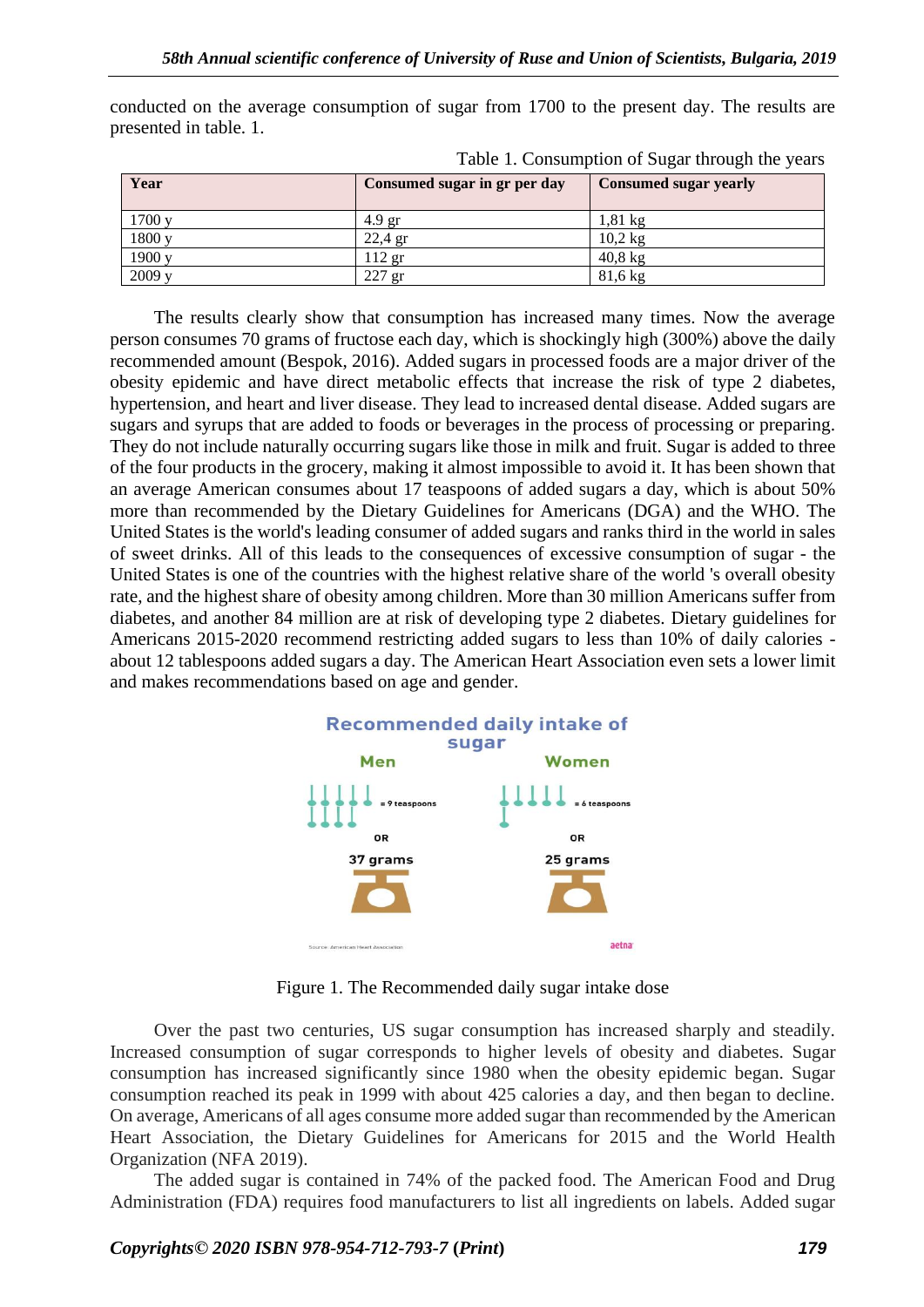exists in many forms - that's why it's so hard to find on the label. There are at least 61 different sugar names listed on the food labels. These include common names such as sucrose and high fructose corn syrup, as well as barley malt, dextrose, maltose and rice syrup. Product labels contain a total sugar content, manufacturers are not required to indicate the added sugar, which makes it difficult to understand how much of the sugar is added sugar and how much is the natural sugar (Sigman-Grant, M., Morita, J., 2003; AFDA, 2004).

With daily food that is considered "commonly accepted" like carbonated beverages, sweetened teas, "low-fat foods", different types of "healthy" foods, chocolate and sugar products, frighteningly high amounts of sugar are taken. The US Department of Agriculture website (USDA) is a National Nutrient Database of the best-selling and consumed foods and beverages. The tables indicate the respective portions in ml or grams and the contents of the quantities of sugar, measured in teaspoons, of soft drinks, chocolate and sugar products, fruits, vegetables and other most commonly consumed foods.

| <b>Drink</b>           | <b>Portion</b>         | <b>Tee</b><br>spoons<br>sugar<br>in<br>$\mathbf{a}$<br>portion | <b>Sweets</b>                         | <b>Portion</b>                       | <b>Tee</b><br>spoons<br>sigar in Fruits<br>$\mathbf{a}$<br>portion |                           |                                      | <b>Tee</b><br>spoons<br>Protion sugar in<br>a<br>portion |
|------------------------|------------------------|----------------------------------------------------------------|---------------------------------------|--------------------------------------|--------------------------------------------------------------------|---------------------------|--------------------------------------|----------------------------------------------------------|
| <b>Apple</b><br>Juice  | <b>Glass</b><br>248ml  | 6.0                                                            | <b>Bounty</b>                         | Bar $45g$                            | 5.2                                                                | <b>Aplle</b>              | 1<br>medium                          | 4.7                                                      |
| <b>Carrot</b><br>juice | <b>Glass</b><br>236ml  | 2.3                                                            | <b>Chocolate</b>                      | Bar 45g 6.4                          |                                                                    | <b>Apricot</b>            | 1<br>medium                          | 0.8                                                      |
| Coca Cola Bottle 21    |                        | 53.8                                                           | <b>Chocolates</b>                     | 10 pieces./ $4.7$<br>30 <sub>g</sub> |                                                                    | <b>Dried</b><br>apricots  | 130 g                                | 17.4                                                     |
|                        |                        |                                                                | <b>Chocolate</b><br><b>Raisins</b>    | 180g                                 | 28                                                                 | <b>Banana</b>             | 1<br>medium                          | 3.6                                                      |
| <b>Nestea</b>          | 368ml                  | 8.4                                                            | <b>Jelly Beans</b>                    | 10 pieces $1.9$<br>11g               |                                                                    | <b>Avocado</b>            | $136$ gm $0.1$                       |                                                          |
| Orange<br>juice        | <b>Bottle</b><br>248ml | 5.2                                                            | Frozen<br>Yogurt                      | 174g                                 | 8.7                                                                | <b>Blackberries</b> 144 g |                                      | 1.8                                                      |
| Fanta                  | 372 ml                 | 11.4                                                           | Twix                                  | Bar 55g 6.4                          |                                                                    | Fig                       | 50 g                                 | 2.0                                                      |
| <b>Red Bull</b>        | $258$ ml               | 6.5                                                            | <b>Vanilla</b><br><b>Cream</b>        | Ice $5.3g$                           | 3.5                                                                | <b>Grape</b>              | 10<br>grapes/<br>49                  | 1.9                                                      |
| <b>Grape</b><br>juice  | 372 ml                 | 10.4                                                           | <b>Kit Kat</b>                        | Bar 45g 5.8                          |                                                                    | <b>Cantaloupe</b>         | $\mathbf{1}$<br>medium 26<br>1280 gm |                                                          |
| Cranberry<br>juice     | Glass 253<br>ml        | 7.5                                                            | <b>Magnum Ice</b> 77g<br><b>Cream</b> |                                      | 5.5                                                                | <b>Raspberries</b>        | 10<br>pieces.                        | 0.2                                                      |
|                        |                        |                                                                | <b>Bar Mars</b>                       | 53g                                  | 7.7                                                                | <b>Strawberries</b> 144 g |                                      | 1.8                                                      |

Table 2. Shows samples of the tables for soft drinks, confectionery and fruit.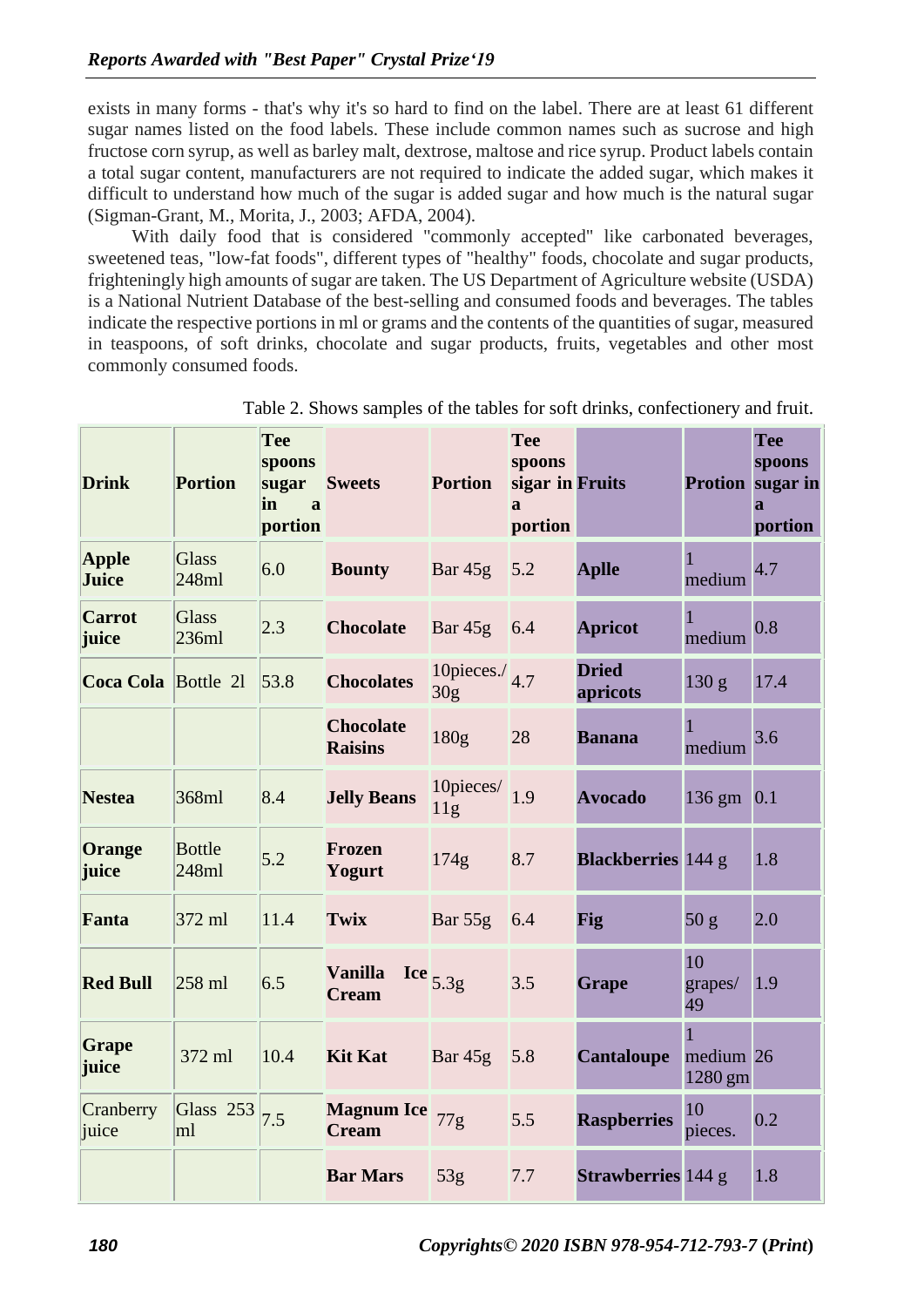|  | <b>Snickers</b> | 50 <sub>g</sub> | 6.1 | <b>Tangerine</b> | 88 g           | 2.J  |
|--|-----------------|-----------------|-----|------------------|----------------|------|
|  |                 |                 |     | <b>Pineapple</b> | $\sqrt{905}$ g | 22.3 |

Other interesting data in a box (245g) low-fat yoghurt, sugar can reach up to 47g. or 12 teaspoons, the barbecue sauce contains 14 grams of sugar (2 cc). This is a small portion of the food consumed by every person almost every day.

There is a wide range of policies to reduce the availability and accecibility of sugar and sugar products as well as to raise public awareness.

Healthy Food America offers six key policies and actions to reduce the amount of US sugar consumed:

1. Reduction of added sugars in food and beverages. Added sugar is present in 68% of all processed foods. It takes a lot of effort to reduce sugar if you need to know how much sugar there is in a product, to determine how much of the maximum daily intake it is, and to monitor the consumption of sugar in all foods that are taken for the day. Conversion of products with less added sugar is achieved by limiting the added sugar and reducing the portion size.

2. Increase the price of sweet products for production or purchase by imposing a tax or a tax on sweet drinks and / or other high sugar products.

3. Reduce the availability of sweet products. Over the last few decades, sweet drinks and snacks have become almost inevitable, they are available in schools, hospitals, kindergartens, gas stations, government buildings, recreation centers and many other places. Measures in this direction are removing the sweet products and drinks from schools, hospitals and other healthcare facilities.

4. Improve the labeling and packaging of sweet products by indicating the unhealthy amounts of added sugar of each product and a health warning label on the packaging.

5. Restrict advertising and promotion of sweet products by restricting the advertising of children, advertisements and promotions on the spot.

6. Educational campaigns and healthy nutrition advertising through the launch of initiatives to raise public awareness and combat advertising for sweet products (HFA, 2019)

According to a prospective study, compliance with product labeling standards will result in a reduction in added sugar of between 7.5% and 9% in food products, with significant health benefits of preventing twice as many cases of cardiovascular disease and diabetes (Wetsman N., 2015).

The International Diabetes Federation (IDF) identifies government measures taken by the EU member states. At national level, a number of countries have introduced taxes to reduce the consumption of sugar and sweetened beverages: In Finland, non-alcoholic beverages are being taxed since the 1940 and taxes increased in 2011. Norwegian tax has been levied on refined sugar products, including soft drinks. In 2011, Hungary increased the tax on a number of products, including soft drinks, energy drinks, pre-packed sweetened products, salty snacks and spices. In France, a tax on sugar and sweetened beverages was introduced in 2012. In 2016, the UK Treasury Department announced that a tax was levied on added sugars, and the revenue generated from this tax would be used to fund physical activity training in Primary Schools and Sports (IDF, 2016).

### **EXPOSITION**

In order to determine the eating habits of adolescents in March 2019, a survey was conducted among 78 children aged between 12 and 15 years. The participants are 26 pupils from 6th, 7th and 8th grade in SUEE "St. Constantine-Cyril Philosopher", Rousse. The questionnaire contains 11 questions, of which 9 closed-ended and 2 open-ended, aimed at informing about daily intake of fruits and vegetables, pasta, confectionery, water and non-alcoholic beverages. Students were also surveyed about their level of awareness of the harmful effects of white sugar and the daily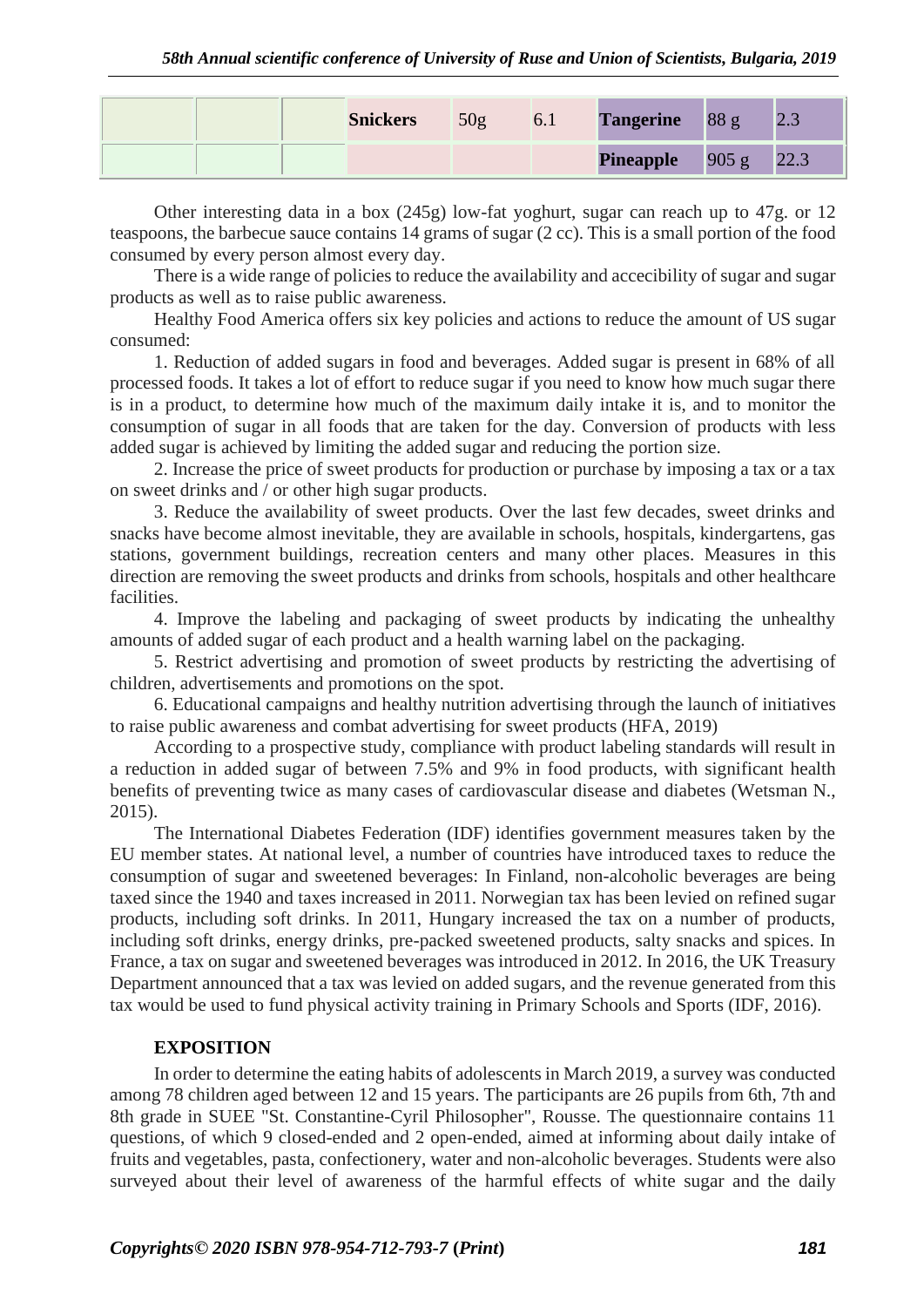allowable rate of sugar intake. In one of the open-ended questions, they describe their daily menu. The last question from the poll gives an account of the gender of the participants.

The results according to white sugar consumption show that more than 70% (55n) of pupils are unaware of the daily intake of sugar, 50% (13n) of the children between 12 and 13 years of age consume each day pasta (bread, pizza, spaghetti, snacks) and the rest (50%) 2-3 times a week. Among the slightly older ones, between the ages of 14 and 15, the relative share is increased to 75%, or 20 of the 26 children consume pasta every day. Among the oldest students (8th grade), the relative share is 35% (9n), there is a decrease in the daily consumption of pasta, even some of them responding that they do not consume them at all. Conversely, is the issue of confectionery, where the peak is observed among 13-14 year olds, with 66% (17n) consuming sugar products (chocolate, wafers, biscuits, candy, cake, ice cream) every day and only 30% limit their intake to 2-3 times a week. Among the oldest students, the intake is also increased and 50% (13n) of the students respond that they consume confectionery every day and 38% (8n) to 2-3 times a week, the youngest (6th grade) are reversed - 38% (8n) consume regularly and 50% (13n) up to 2-3 times a week. Children's responses to drinking preferences by age are reflected as follows in Figure 2, 3, and 4.



Figure 2. Preferred intake of liquids among the 6th graders



Figure 3. Preferred intake of liquids among the 7th graders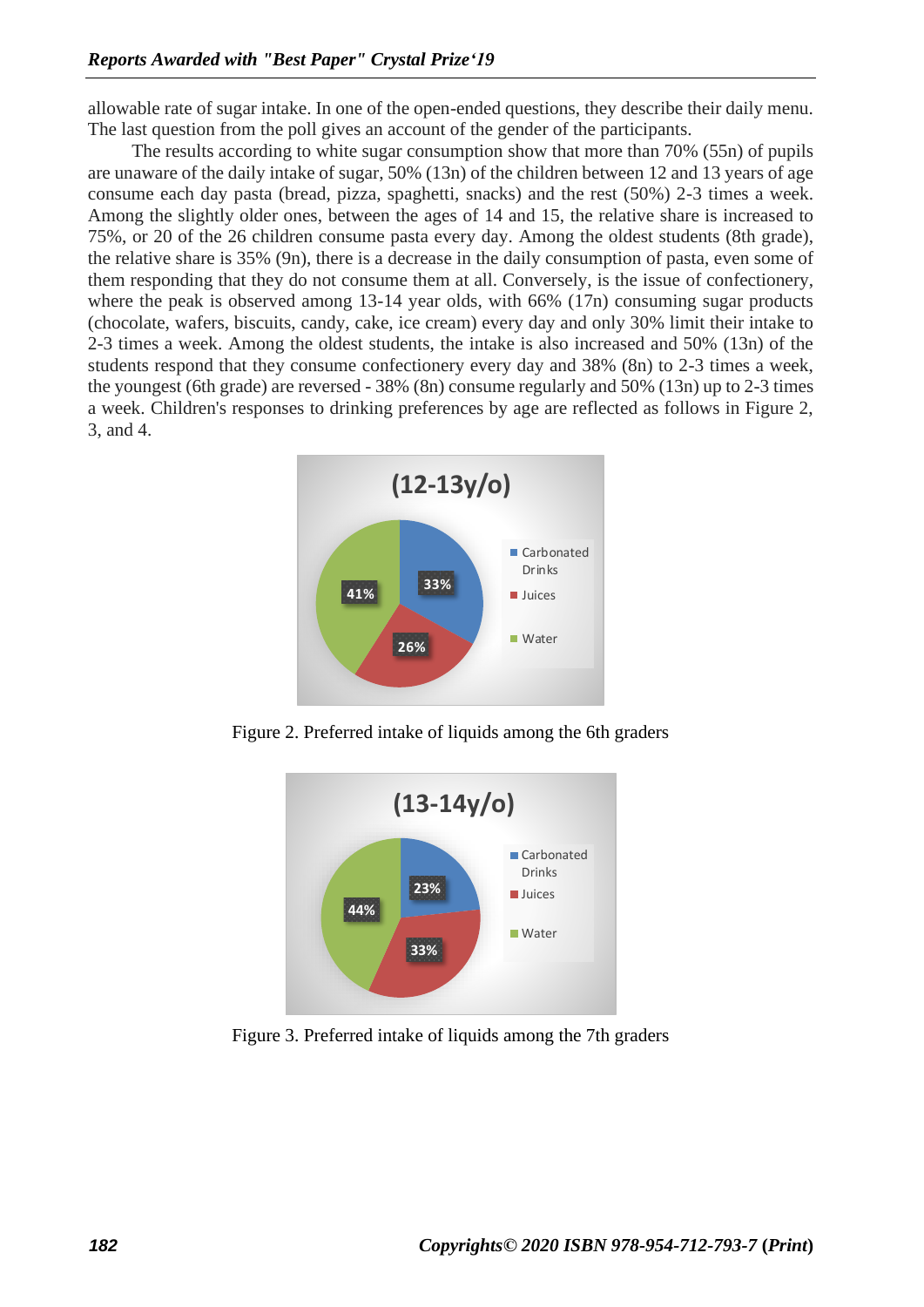

Figure 4. Preferred intake of liquids among the 8th graders

From the data obtained we conclude that with age the number of children who consumе carbonated beverages and juices is decreasing at the expense of the number of children who prefer mineral water. Most participants rated the fizzy beverages as preferred in a daily intake of 2-3 cups, and those who scored natural juices with 2-3 cups of juice or 1 bottle.

In a bottle of natural juice (250ml) there are about 27g of sugar and in a glass of Coca Cola (200ml) more than 20g of sugar, with a recommended daily intake of sugar for children over 11 years of 30g of sugar daily, only with the choice of inappropriate drink the consumption of sugar is greatly increased.

For the intake of sugar in school, the answers are not so positive. The smallest participants (12-13) show a high consumption of fast foods (30%) and confectionery (18%) at the expense of home-cooked meals (23%), yogurt (16%) and fruit (10%).

In seventh grade (13-14 years), the intake of fast foods is the highest (39%), as well as confectionery (23%), home-made food (20.5%), yoghurt (7%) and fruit (10%).

The oldest participants in the survey (14-15 years) have the highest intake of fruits (27%) and pre-cooked food (30%), reduced intake of sugar products (7%) and yogurt (6%). , but the fast food remains a constant (30%).

# **CONCLUSIONS**

From the studied sources of information and analysis of the results of the survey, the following conclusions were drawn:

• Worldwide, the consumption of added sugar significantly exceeds the recommended doses.

• Measures have been taken to reduce added sugar in food and beverages available on the market, by changing labeling, taxing, changing the advertising policy and raising awareness.

• The awareness of the population about the presence of added sugar and the quantities in each product would reduce the consumption of large quantities of products in which it is contained.

**COPY ASSESSMENT COPYRECT**<br> **COPYRECT COPYRECT CONSULTS AND THE COPYRECT CONSULTS AND THE CONSULTS (FOR THE COPYRECT COPYRECT COPYRECT COPYRECT CONSULTS (FOR THE COPYRECT COPYRECT CONSULTS) <b>COPY COPY COPY COPY COP** By examining the eating habits of adolescents, we can conclude that children aged 12 to 14 years experience an increased intake of pasta and confectionery, as well as carbonated beverages, which lead to a rapid increase in body weight and therefore to an overweight weight and obesity. Soothingly, participants in the 14 to 15 years report a decline in the consumption of all foods and beverages containing a huge amount of sugar.

Although today children have access to a variety of sources of information, they need a targeted awareness of the harmful impact of sugar, the world and European norms on acceptable daily intakes of sugar and ways of controlling the amounts of added sugar.